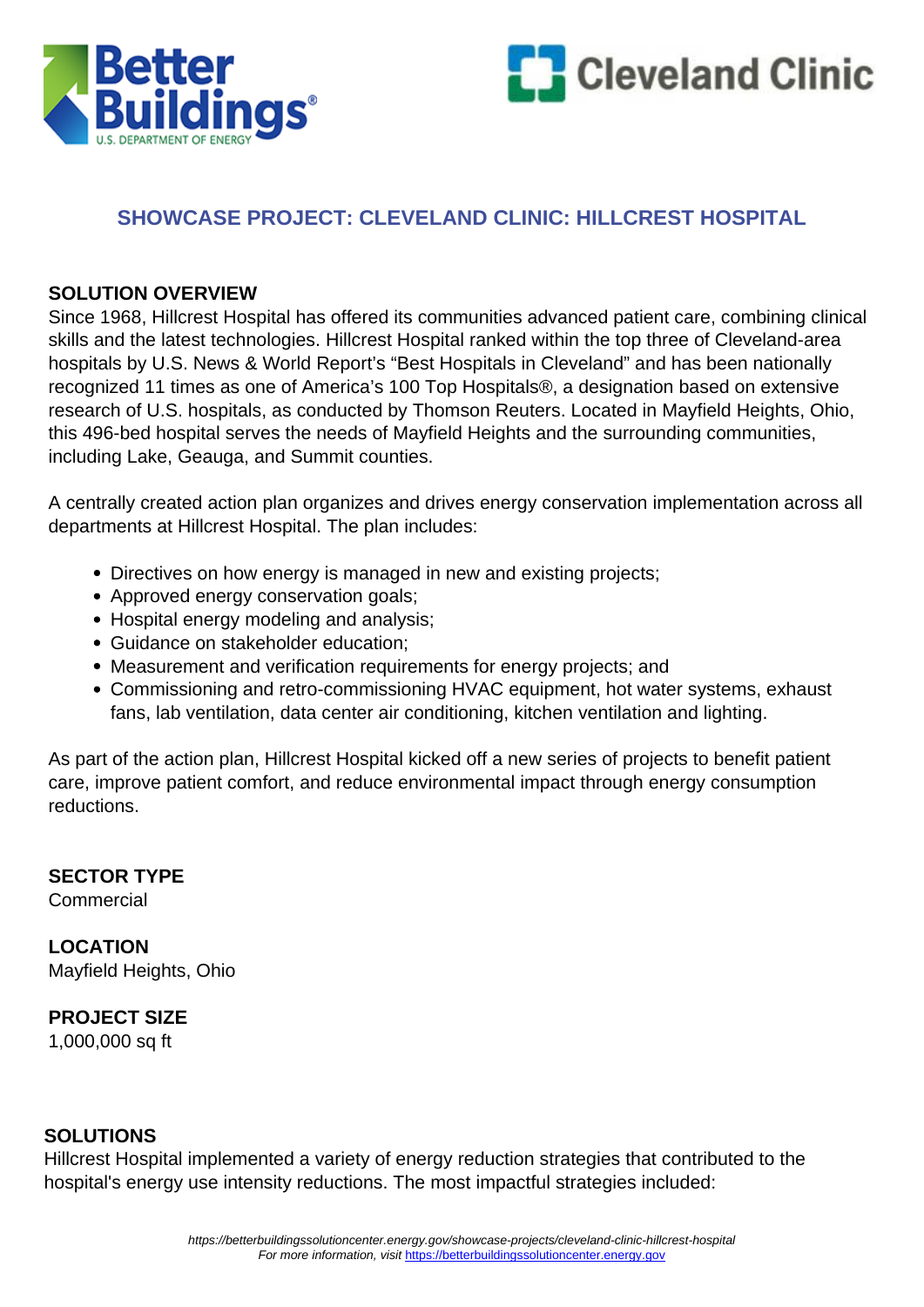- Retrofitting linear fluorescent and can lights with LED's, saving 1.5 million kWh in 2015 alone. An additional benefit of upgrading to LED's is the avoided maintenance cost and interruption of patient care by reducing how often the light bulbs need to be replaced.
- Optimizing air exchange rates in Operating Rooms by standardizing rates to be no more than 20 air exchanges per hour while Operating Rooms are in use, and no more than six air exchanges per hour when Operating Rooms are unoccupied. One "air exchange" is when the entire volume of a room's air is replaced with fresh air, which is important for maintaining patient health, but also a significant energy driver due to the necessity of conditioning such a large volume of air. By identifying the right balance between patient care requirements and air exchange rates, Hillcrest Hospital saves 11,529,000 kBtu annually.
- Setting temperatures in the range of 68-74°F for non-patient care areas, which requires no additional cost, improves staff comfort, and saves more than 2,111,000 kBtu annually by reducing unnecessary heating and cooling. When spaces in the hospital are unoccupied by staff or patients, additional temperature setbacks (i.e. setting a space temperature to be warmer than 74°F to minimize air conditioning or cooler than 68°F to minimize heating, depending on the season) have saved an additional 3 million kBtu annually.
- Maintaining and optimizing air filters to maximize the trapping of particles and contaminants with the minimal amount of additional energy consumption.
- Upgrading lighted exit signs (i.e. the signs over doors to stairwells, exterior doors, etc.) to LED technology.
- Maintaining and replacing steam traps to avoid leaks and maintain energy efficiency.

The total cost for the lighting upgrades, Operating Room setbacks, temperature setbacks, and filter optimization was just over \$950,000. The calculated annual savings for all implemented projects total \$348,000.

### **OTHER BENEFITS**

With prioritization of energy conservation initiatives and projects through a centralized action plan with engagement across all departments, leaders at Hillcrest Hospital have mobilized caregivers into hundreds of teams to think and act anew about making patient care more affordable.

At Hillcrest Hospital, energy conservation is sustained across all departments. At the top, Dr. Brian Harte, President of Hillcrest Hospital, and Kris Bennett, COO, set the tone and prioritize energy conservation initiatives and projects. At the operational level, the facilities leadership, Jim Senick and Eric Armburst, detail implementation plans. Hillcrest Hospital's Green Team supports their energy efficiency initiatives and hosts several events during the year to encourage caregivers to conserve resources, including on Earth Day in April and in October during Energy Awareness Month.

The organization's commitment towards energy conservation has resulted in reduced operational costs from operating rooms to the store room, which would not be possible in a more fragmented environment. CEO and President, Dr. Toby Cosgrove, refers to the facilities energy conservation strategy as a key driver to affordability, designed to enhance patient outcomes and the patient experience while reducing operating expenses. The energy and cost savings Hillcrest Hospital is able to achieve through energy efficiency results in dollars being reinvested into patient care.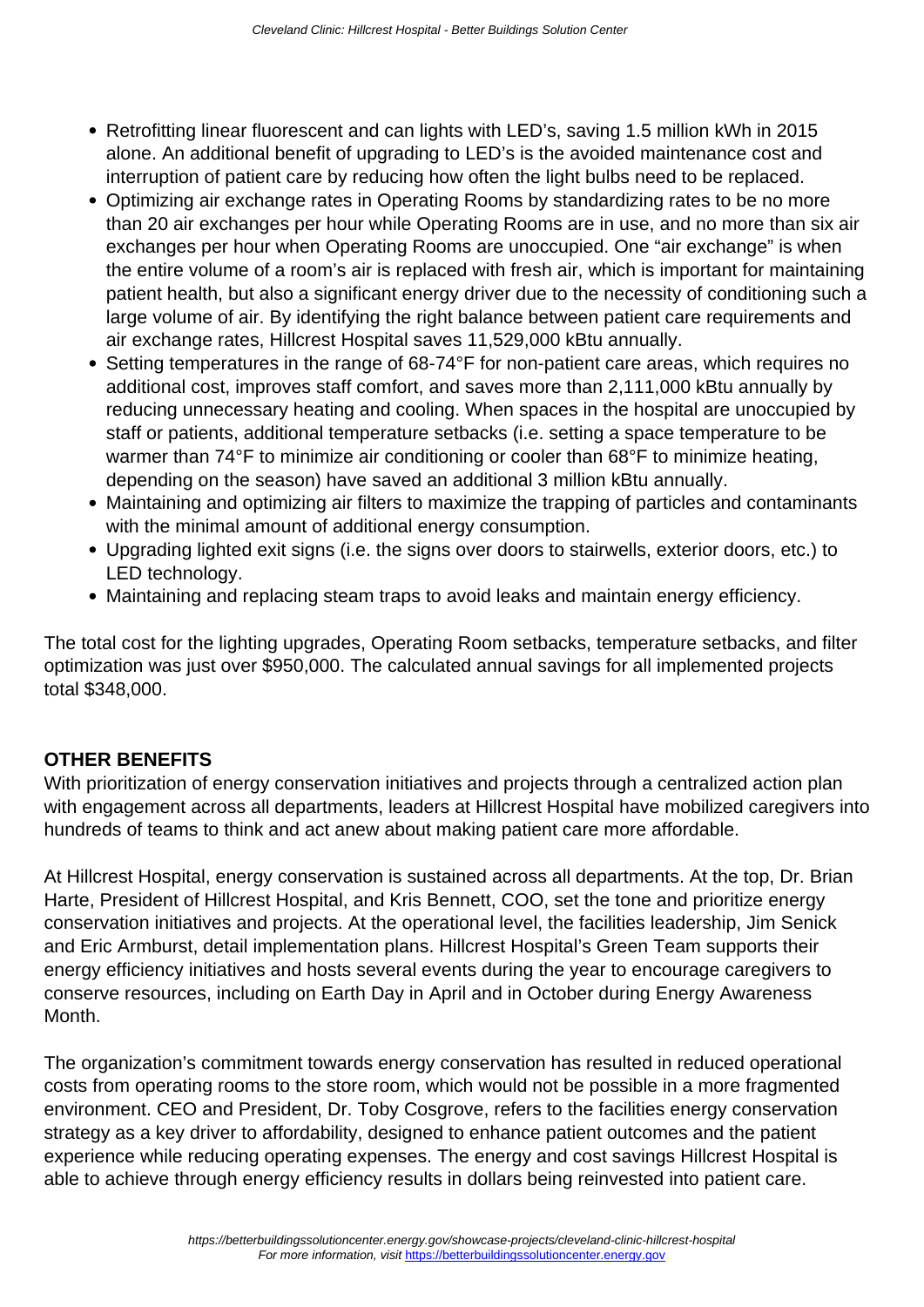For more information, read the Energy Conservation section of Cleveland Clinic's 2015 Sustainability Report: <http://portals.clevelandclinic.org/ungc/Environment/ConservingEnergy/tabid/9307/Default.aspx>